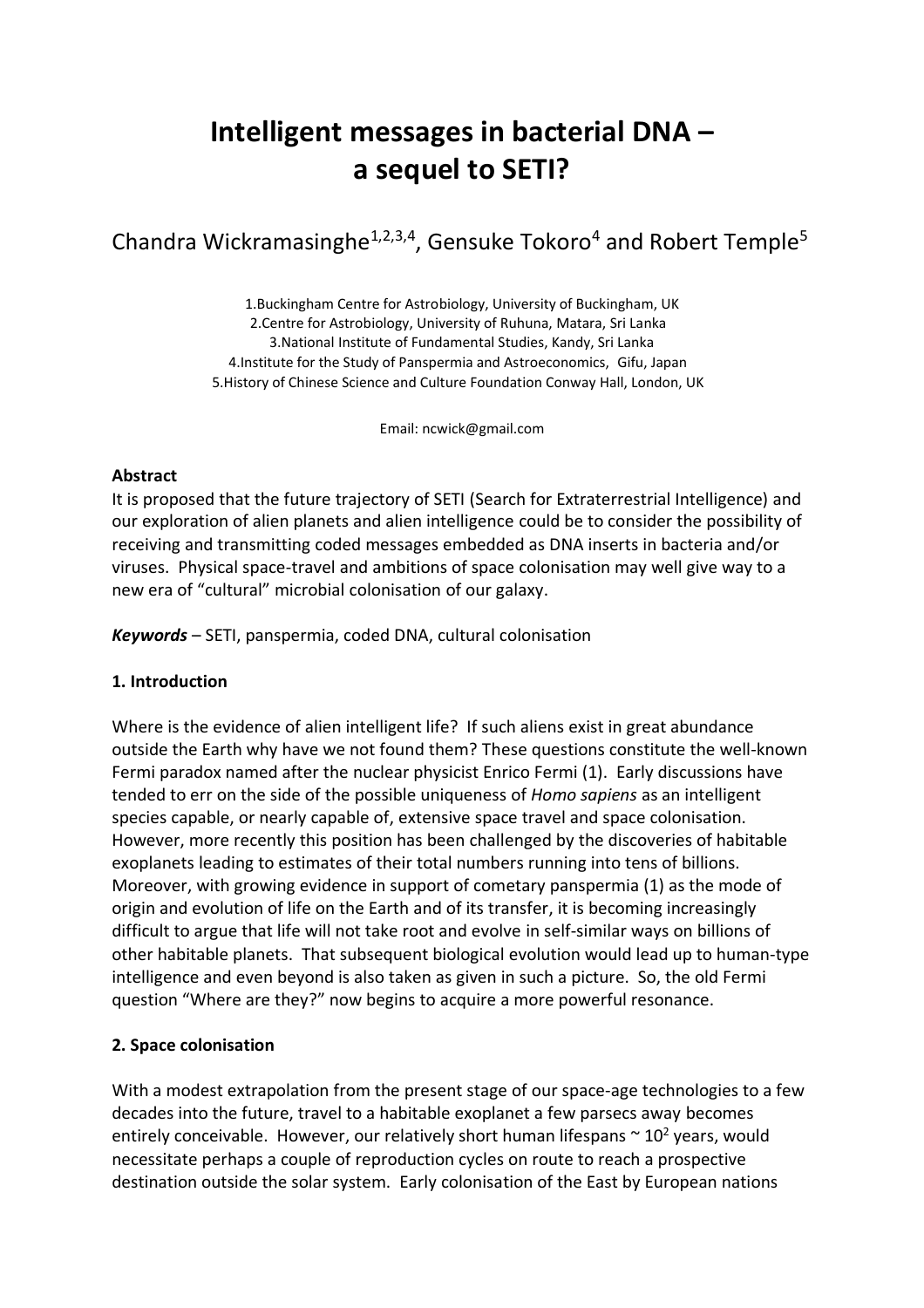took place because shipping from England to say India or Sri Lanka took far less than one human generation, months or years at most. The psychological constraints that are entailed in space colonisation that took many generations to reach a destination might make such a project unattractive for us, and likewise also for other human-type civilizations elsewhere in the galaxy. That would be one possible way to wriggle out of the Fermi paradox. They did not come here because it was psychologically inadmissible.

But would an advanced civilization necessarily give up so easily? The desire to make their mark upon a wider galactic community would surely drive them to explore alternative strategies. In order to decide what form such strategies might take it is worth looking at the history of human colonisation of our own planet the Earth. Physical colonisation, that progressed for example in Europe from the fifteenth century onwards, involved travel to distant lands for exploration of the planet as much as for gaining territory and dominance. This often involved a ruthless subjugation and exploitation of other races by colonisers, and in many instances genocide to achieve their goals. Living in the shadows of our own past history and attempting even to "decolonise" in the year 2020, another form of colonisation has been shown to be far more desirable. This can be called cultural colonisation or the spreading of soft power from one dominant culture to others. The same process may well be the route that space colonisation will take in the future. The next step might be the exportation of our intellectual, artistic, and ultimately our genetic legacy – our DNA - on a galaxy-wide scale. The physical colonisation of Mars and establishing human colonies there is of course a highly probable first step in the foreseeable future. But beyond that we may need to think of other strategies akin to cultural colonisation to assert our presence and hopefully our dominance and influence.

## **3. SETI and beyond**

If we abandon the aim of physically reaching an alien settlement located many light years away, the next option would be to make contact through information transfers in various ways. This was the *raison d'etre* for the development of the SETI programmes that were initiated in the 1960's. The results of SETI so far have been disappointing, although the recent revival of the project with vast injections of funds by Russian billionaire Yuri Milna may possibly change the outcome in some degree.

However, it is worth exploring the other options that might be available for letting alien civilizations know of our existence, and indeed of our long cultural and technological heritage. Besides sending/receiving coded electromagnetic signals as in the SETI projects, the possibility of distributing physical artefacts of our own civilization is an option that was attempted first with the Pioneer and Voyager spacecraft in the 1970's. The Pioneer 10 and 11 spacecraft, on escape trajectories out of our solar system, carried the famous plaque depicting a sketch defining our location in the galaxy where we are as well as a nude man and woman, just to show what we looked like.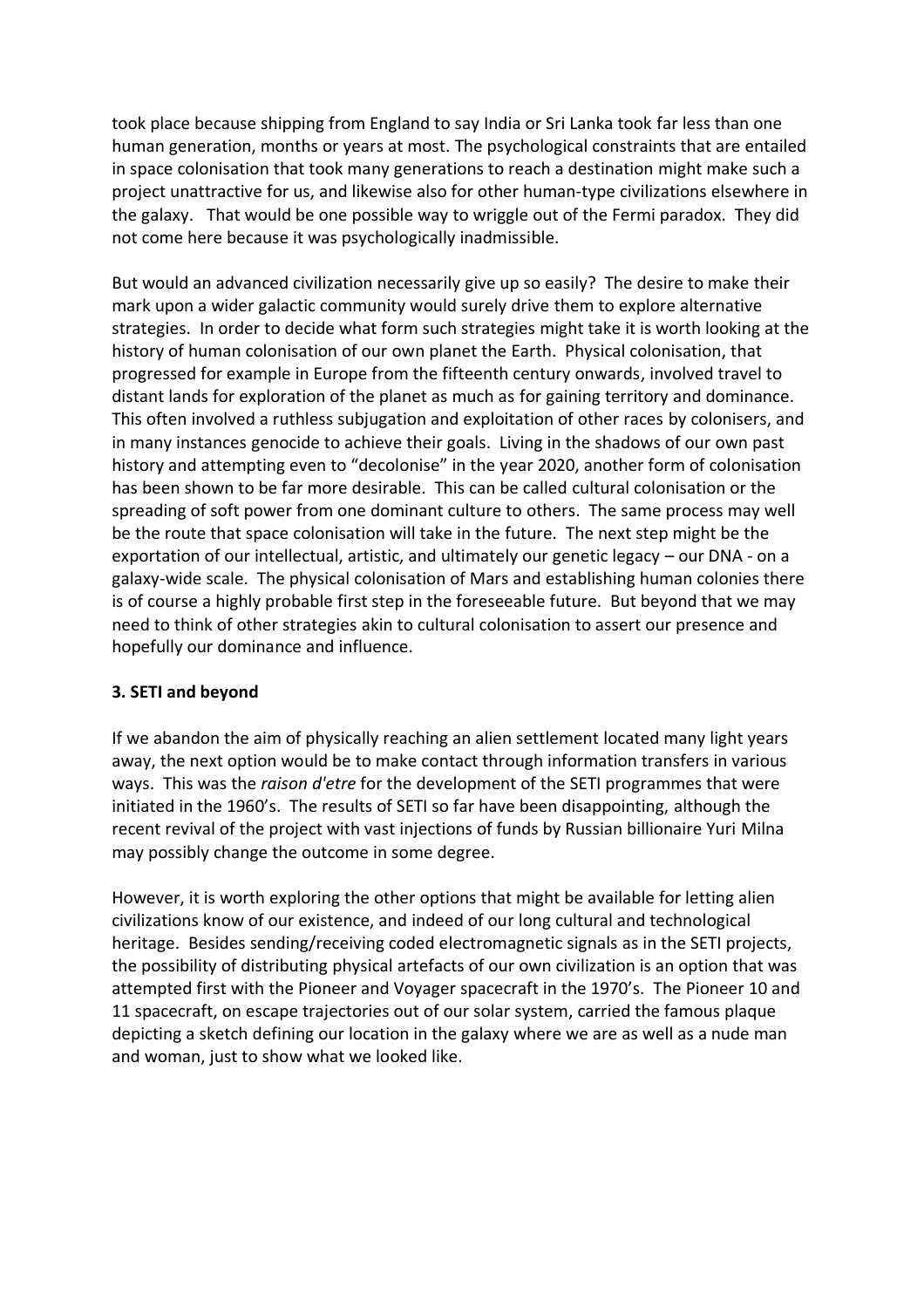

Fig. 1 The plaque carried by the Pioneer 10 & 11 spacecraft. (Courtesy NASA/JPL)

The later Voyager spacecraft also carried the golden records – a phonograph with "Sounds of the Earth", the reading of which would pose a challenge even for us in the year 2020. A phonograph is already stone-age technology, and later tapes, CD-roms etc are also fast moving into oblivion.



Fig. 2 the golden record carried on Voyager spacecraft (Courtesy NASA/JPL)

Next, the *New Horizons* Mission to Pluto launched in 2006 carried human artefacts including an American flag and most surprisingly the ashes of Clyde Tombaugh, the American astronomer who discovered Pluto in 1930! What a shipwrecked alien coming upon such junk will make of all this is unimaginable! Perhaps William Wordsworth in this *Psalm of Life* said it all. What we should aim at leaving is more explicitly our intellectual cultural footprints in some indelible, and hopefully *universal* way, in the "sands of time".

"Footprints, that perhaps another,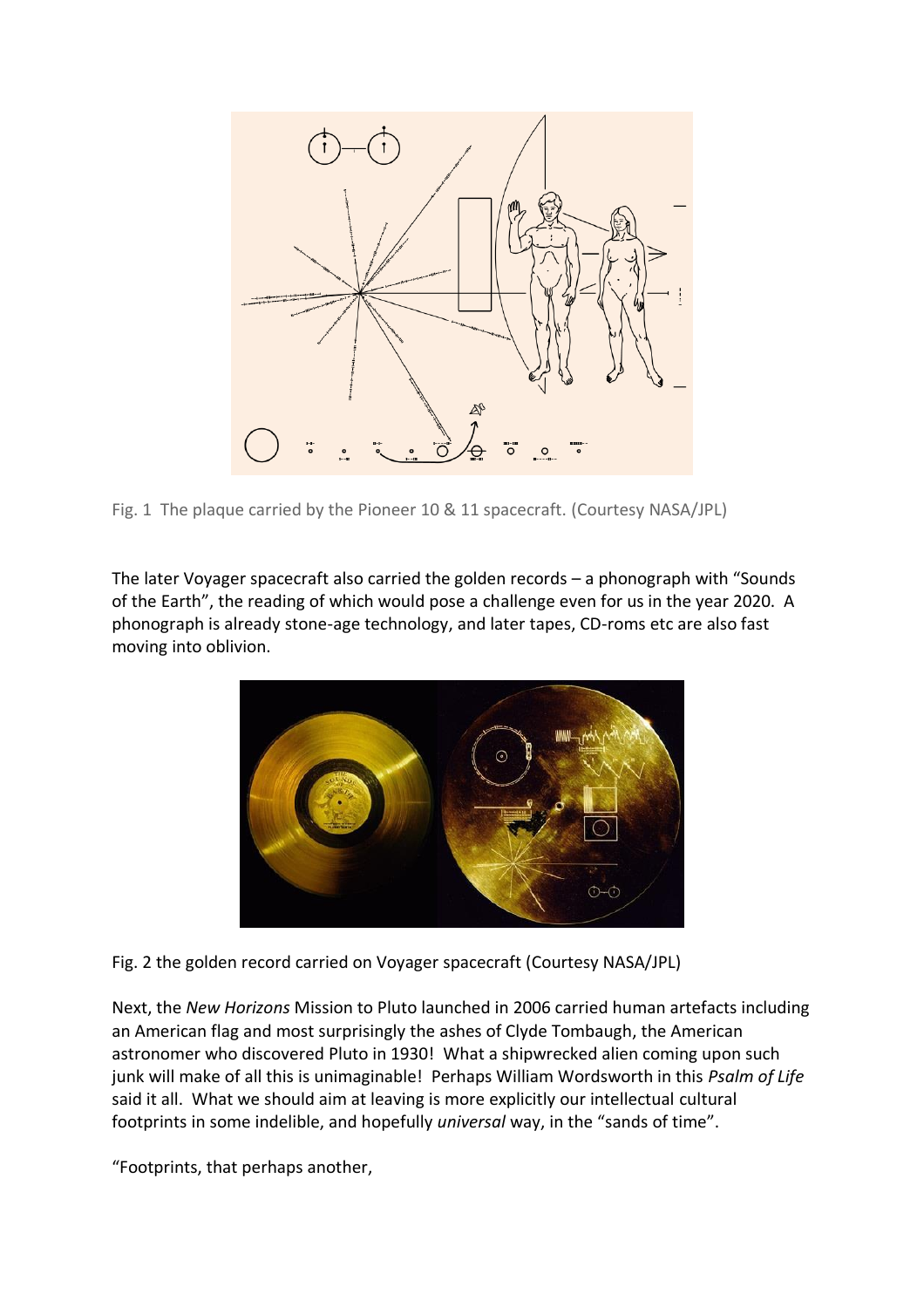Sailing o'er life's solemn main,

A forlorn and shipwrecked brother, Seeing, shall take heart again."

## **4. Genetic messaging**

If cometary panspermia is the explanation for the origin and dispersal of life the genetic code will be necessarily universal, and universally known. We also know from modern genetic sequence studies that a considerable fraction of DNA in bacteria and indeed in higher life forms comprise non-coding sequences – sequences that are not involved in protein synthesis. These sequences are usually thought of as regulatory sequences, possibly of viral origin. The interest in our present context is that the slipping in of extraneous "coded messages" within silent DNA will not be expected to affect biological function but may well serve as a means for the transfer of digital information. If a message with any desired content can be coded and introduced into a bacterial/viral genome and vast numbers of such a bacterium produced by cloning, it is possible to imagine that this would be the ideal vehicle for the dispersal of the message into space. This is of course strikingly reminiscent of the ideas of directed panspermia first proposed by Francis Crick and Leslie Orgeul (3) (Icarus, 19(3), 341, 1973) who suggested that life itself was introduced to Earth deliberately by an advanced alien civilization.

The potential of bacterial DNA to carry a non-coding insert with a vast amount of digital data has recently been demonstrated by Erlich and Zielinski (4) (2017) (Y. Erlich and D. Zielinski, 2017. Science, 355, 950). In what Elrich and Zielinski described as a DNA fountain they demonstrated the feasibility of storing and retrieving a vast amount of digital data (terabytes), including movie files, from a single microgramme of DNA. This new technology opens up the possibility of sending complex messages to alien civilizations using coded DNA within bacteria and viruses, although the problem of coding and decoding still remains to be addressed.

More recent studies by Organick et al (2020) (5) have further demonstrated the astounding potential of synthetic DNA to be deployed as a storage medium for astronomically vast quantities of archival data. The storage of such data in digital form, followed by a reliable file recovery system using standard PCR (polymer chain reaction) techniques, has now been amply confirmed with new results showing almost two orders of magnitude advance on earlier studies. Although the stable storage and retrieval of vast quantities of data has now been demonstrated and would serve as a means of broadcasting information to extraterrestrial civilizations, the presumption that they would be in possession of the same means of coding/decoding information including PCR-type technologies is an assumption that might be questioned. We could argue that our human technologies must in some sense be regarded as universal with a convergence to a unique coding/decoding system as we use on Earth, but this would necessarily remain an unproved speculation at the present time.

We can imagine a substantial load (perhaps tonnes) of message-carrying bacteria to be produced in a biotech laboratory on the Earth and released *outside* the Earth's gravity over the period of, say, one solar year – i.e a single revolution of our planet around the sun. For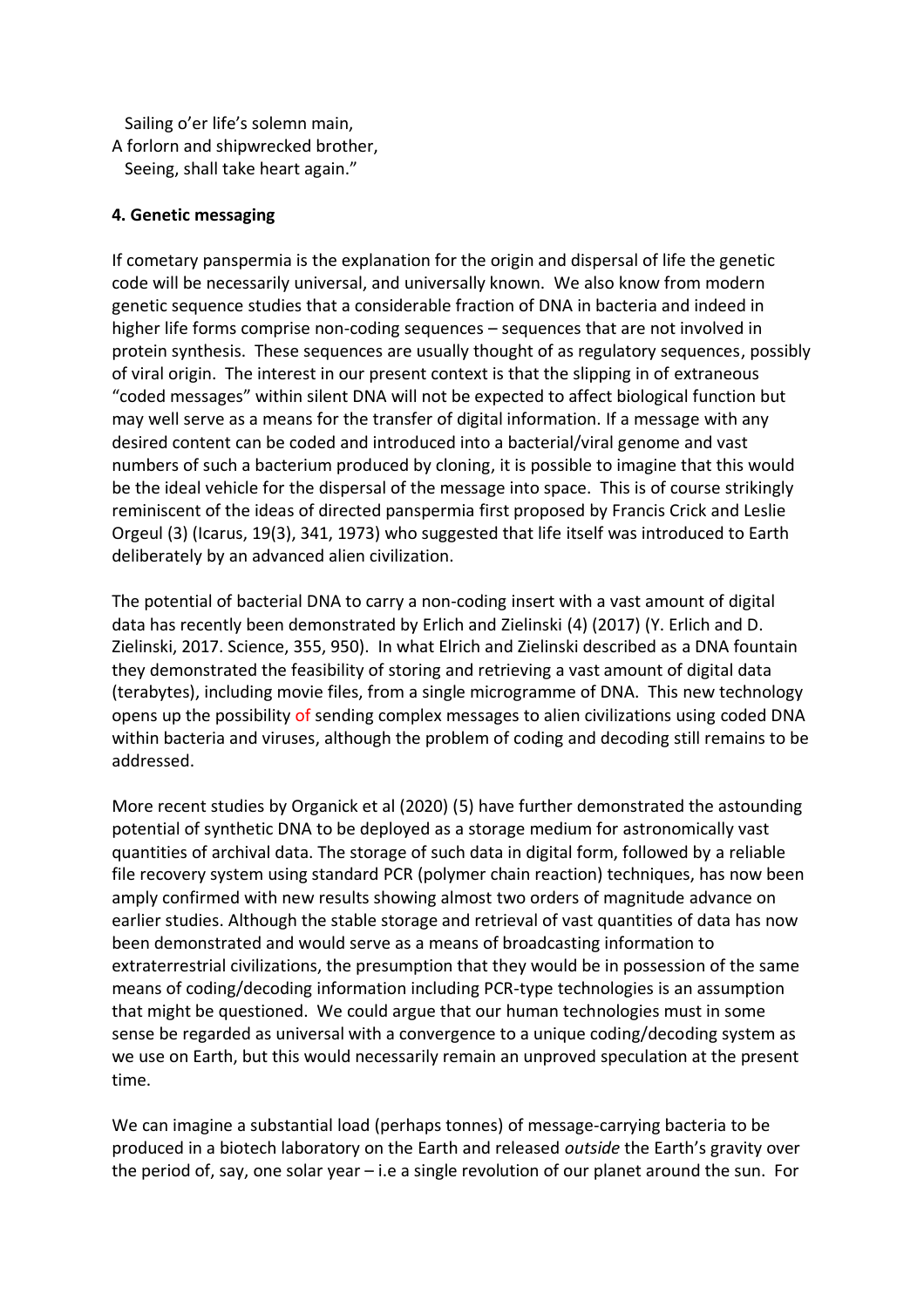a bacterial clump of radius ~ 1 micrometre released at 1 AU (Earth's orbital distance) from the sun the ratio of radiation pressure to solar gravity (P/G) can be shown to exceed unity (typically, we estimate  $P/G = 1.5$ ), and the speed of escape V from the outer edge of the solar system can then be calculated as

$$
V = \sqrt{\frac{2\alpha kM}{R}}
$$

where  $\alpha$ =P/G-10  $\approx$ 0.5 for a micron-sized particle, k is the universal gravitational constant, M is the solar mass and R is the Earth's heliocentric distance of 1AU (see eg Wickramasinghe et al, (6)). Inserting appropriate values for these quantities we find that speed of leaving the solar system is 3 x 10<sup>6</sup> cm/s and the distance of a "wave" of message-carrying bacteria reaching of 10pc is only  $\sim$  0.3My. This is a relatively short time in our own evolutionary history as an intelligent species on Earth. Over such a timescale we can estimate that the total dose of ionising radiation (low energy Cosmic Rays) is  $\sim$  10Mrad, a dose that may be expected to reduce viability of a typical bacterium by millions, but one which would be withstood by radiation resistant bacterial species such as *M.radiodurans*. In any case even reduction of viability by millions will not be a problem because the numbers that are expelled could be vast. The situation could well be similar to the sowing of seeds in the wind – few are destined to survive but so many are the seeds that some among them must survive.

#### **5. Are they here already?**

Finally, we return to the Fermi question "Where are they?". And the answer may already lie unnoticed in our own backyard (7,8). This possibility was already noted by Zubrin (9) who speculated that interstellar messages might lie concealed within the vast numbers of cosmic bacteria that are most probably in our midst. We have noted that our own studies over the past 2 decades (which are still continuing) have recovered bacteria which we have argued are falling through the atmosphere from space. Could the long-awaited alien messages already lie concealed within them waiting to be discovered as suggested by Zubrin (9)? Our estimates of the bacterial influx to the Earth lead to amounts that cannot be ignored. We have estimated the total bacterial influx to be in the region of 3 tonnes per day over the whole Earth, amounting to a DNA input of 3 x 10<sup>-3</sup> tonnes per day. The intelligent "message in the bottle" from our ET neighbours may be lurking within the non-coding fraction of this daily bacterial input of DNA. To examine this data exhaustively may be time-consuming and expensive, but perhaps not so compared with the cost of other SETI programmes that are being planned for the near future.

#### **Acknowledgement**

We are grateful to Professor Michael Smith for useful comments and criticisms